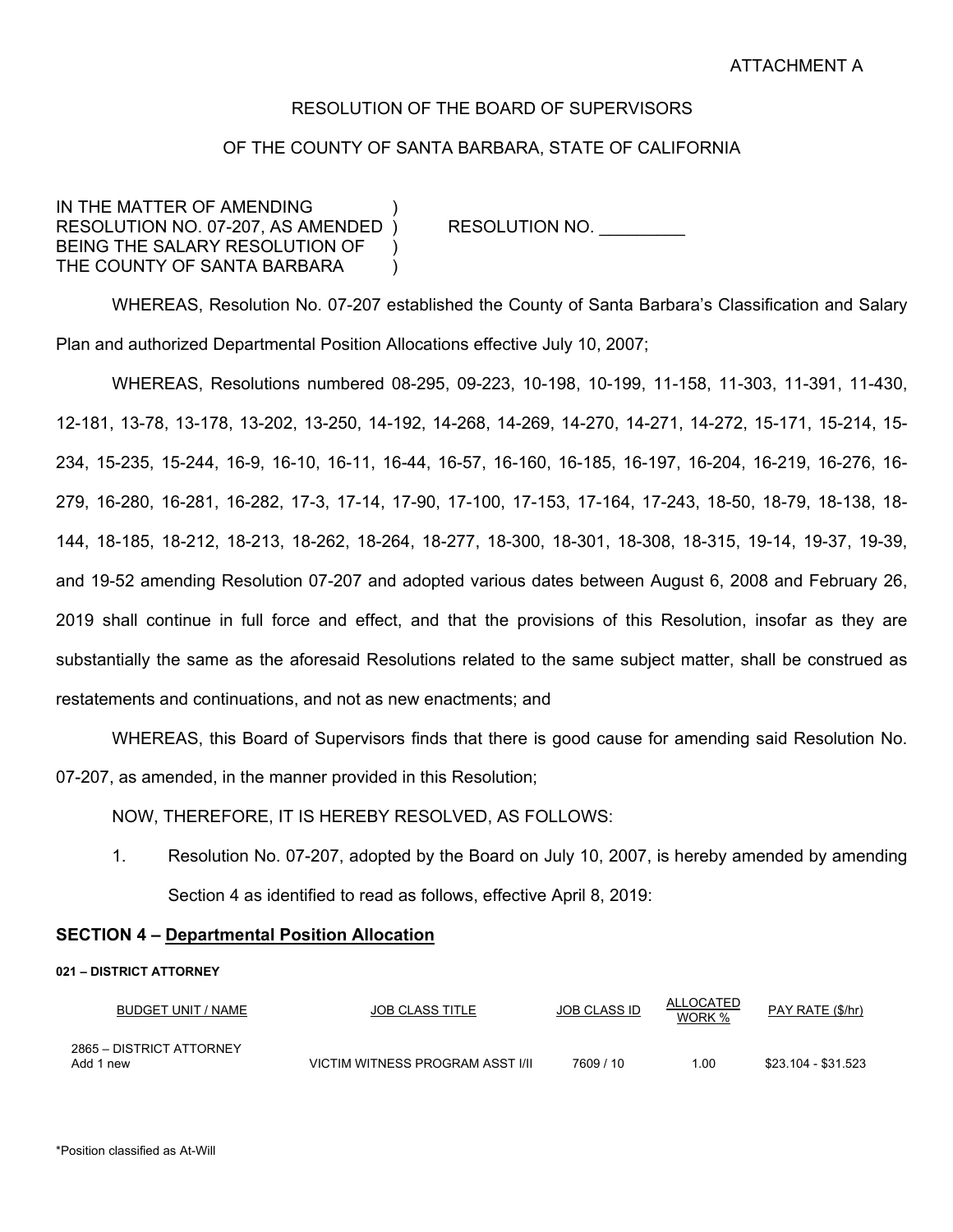### DEPARTMENT SUMMARY

| <b>Legal Positions:</b> | <u>FT:</u> | PT:              |
|-------------------------|------------|------------------|
| 144                     | 142        | $\mathbf{2}$     |
| <b>COUNTY SUMMARY</b>   |            |                  |
| <b>Legal Positions:</b> | <u>ET:</u> | <u>PT:</u>       |
| 4499                    | 4361       | $\overline{138}$ |

2. Except as amended by this Resolution, Resolution No. 07-207, as amended, shall continue unchanged and in full force and effect.